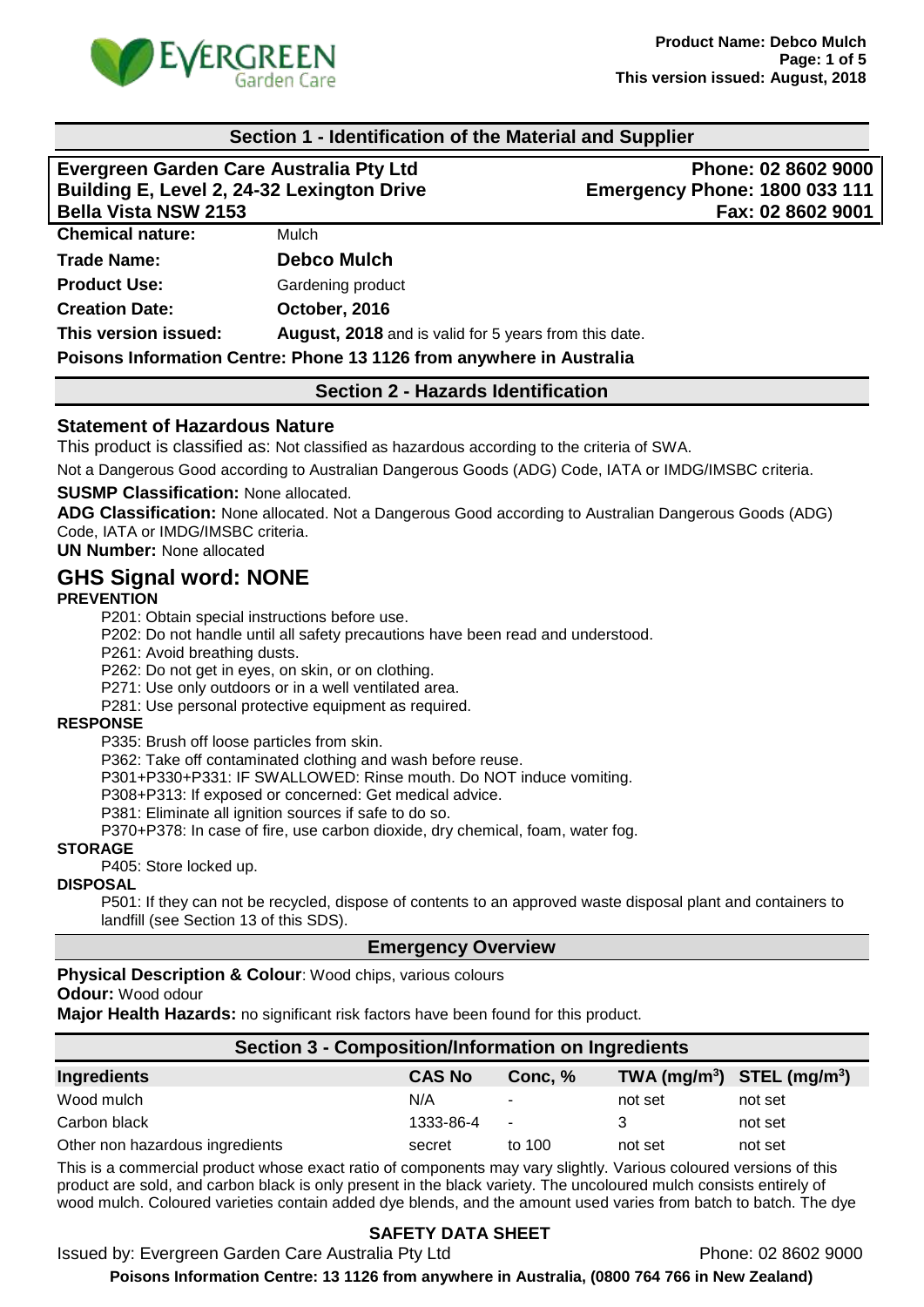

blends contain colourings and various other ingredients which assist in spreading the dye and binding it to the mulch. All colourings and additives are considered non-hazardous except for carbon black. Minor quantities of other non hazardous ingredients are also possible.

The SWA TWA exposure value is the average airborne concentration of a particular substance when calculated over a normal 8 hour working day for a 5 day working week. The STEL (Short Term Exposure Limit) is an exposure value that may be equalled (but should not be exceeded) for no longer than 15 minutes and should not be repeated more than 4 times per day. There should be at least 60 minutes between successive exposures at the STEL. The term "peak "is used when the TWA limit, because of the rapid action of the substance, should never be exceeded, even briefly.

### **Section 4 - First Aid Measures**

#### **General Information:**

You should call The Poisons Information Centre if you feel that you may have been poisoned, burned or irritated by this product. The number is 13 1126 from anywhere in Australia (0800 764 766 in New Zealand) and is available at all times. Have this SDS with you when you call.

**Inhalation:** No first aid measures normally required. However, if inhalation has occurred, and irritation has developed, remove to fresh air and observe until recovered. If irritation becomes painful or persists more than about 30 minutes, seek medical advice.

**Skin Contact:** Gently brush away excess particles. Wash gently and thoroughly with water (use non-abrasive soap if necessary) for 5 minutes or until chemical is removed.

**Eye Contact:** Quickly and gently brush particles from eyes. Immediately flush the contaminated eye(s) with lukewarm, gently flowing water until the particles are removed, while holding the eyelid(s) open. Obtain medical attention if irritation persists, or if particles are lodged in surface of the eye(s). Take special care if exposed person is wearing contact lenses.

**Ingestion:** If product is swallowed or gets in mouth, do NOT induce vomiting; wash mouth with water and give some water to drink. If symptoms develop, or if in doubt contact a Poisons Information Centre or a doctor.

## **Section 5 - Fire Fighting Measures**

**Fire and Explosion Hazards**: The major hazard in fires is usually inhalation of heated and toxic or oxygen deficient (or both), fire gases. There is little risk of an explosion from this product if commercial quantities are involved in a fire. This product, if scattered, may form flammable or explosive dust clouds in air.

Fire decomposition products from this product may be toxic if inhaled. Take appropriate protective measures.

**Extinguishing Media:** In case of fire, use carbon dioxide, dry chemical, foam or water fog.

**Fire Fighting:** If a significant quantity of this product is involved in a fire, call the fire brigade. Do not scatter spilled material with high pressure water jets.

| <b>Flash point:</b>              | No data  |
|----------------------------------|----------|
| <b>Upper Flammability Limit:</b> | No data. |
| <b>Lower Flammability Limit:</b> | No data. |
| <b>Autoignition temperature:</b> | No data. |
| <b>Flammability Class:</b>       | No data. |
|                                  |          |

#### **Section 6 - Accidental Release Measures**

**Accidental release:** Minor spills do not normally need any special cleanup measures. In the event of a major spill, prevent spillage from entering drains or water courses. As a minimum, wear overalls, goggles and gloves. Suitable materials for protective clothing include no specific manufacturer recommendations. Use impermeable gloves with care. Eye/face protective equipment should comprise, as a minimum, protective glasses and, preferably, goggles. If there is a significant chance that dusts are likely to build up in cleanup area, we recommend that you use a suitable dust mask. Otherwise, not normally necessary.

Stop leak if safe to do so, and contain spill. Sweep up and shovel or collect recoverable product into labelled containers for recycling or salvage, and dispose of promptly. Consider vacuuming if appropriate. Recycle containers wherever possible after careful cleaning. After spills, wash area preventing runoff from entering drains. If a significant quantity of material enters drains, advise emergency services. This material may be suitable for approved landfill. Ensure legality of disposal by consulting regulations prior to disposal. Thoroughly launder protective clothing before storage or re-use. Advise laundry of nature of contamination when sending contaminated clothing to laundry.

## **Section 7 - Handling and Storage**

**Handling:** Keep exposure to this product to a minimum, and minimise the quantities kept in work areas. Check Section 8 of this SDS for details of personal protective measures, and make sure that those measures are followed. The measures detailed below under "Storage" should be followed during handling in order to minimise risks to

# **SAFETY DATA SHEET**

Issued by: Evergreen Garden Care Australia Pty Ltd **Phone: 02 8602 9000 Poisons Information Centre: 13 1126 from anywhere in Australia, (0800 764 766 in New Zealand)**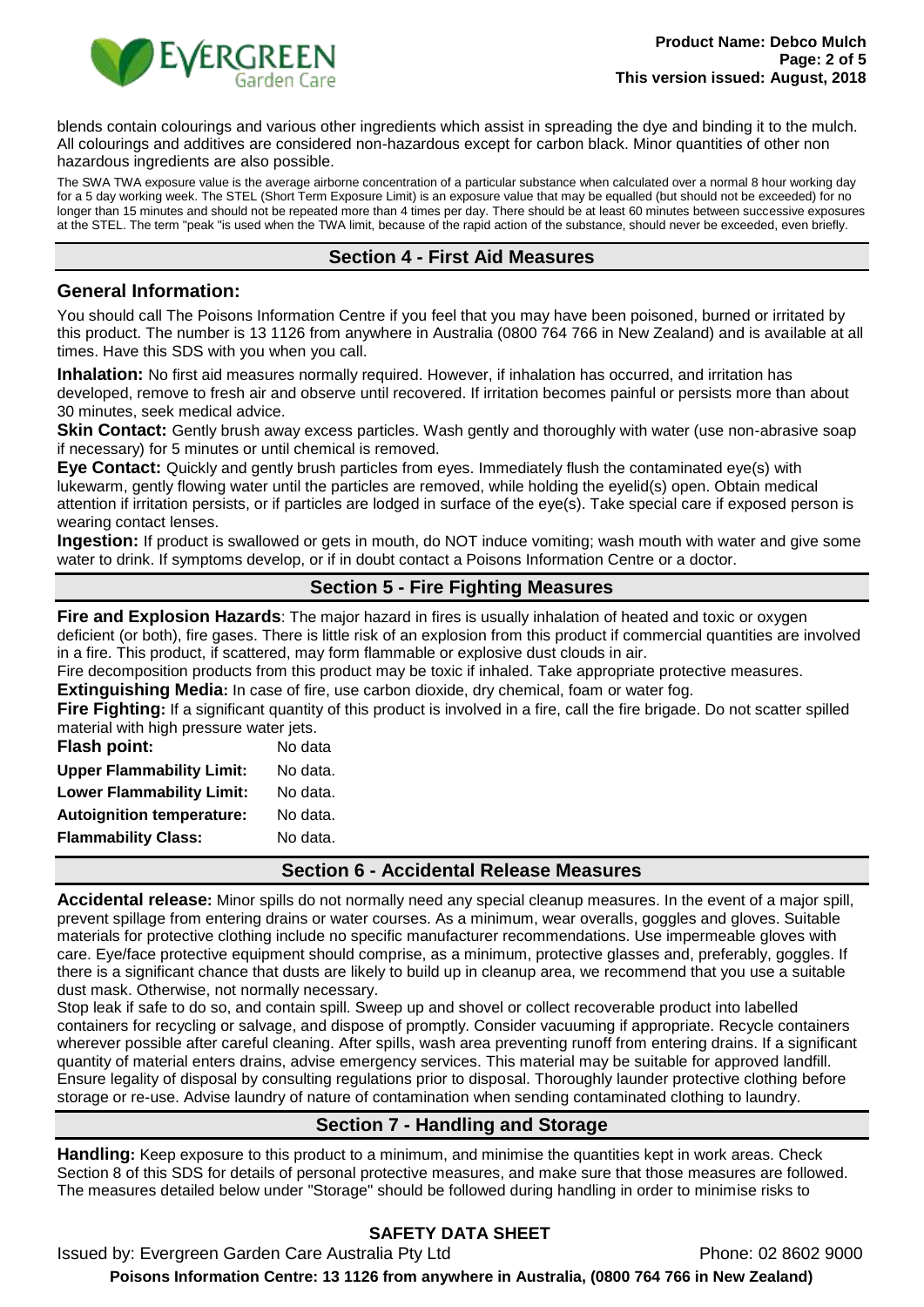

persons using the product in the workplace. Also, avoid contact or contamination of product with incompatible materials listed in Section 10.

**Storage:** Store packages of this product in a cool place. Keep containers dry and away from water. Keep containers of this product in a well ventilated area. Make sure that the product does not come into contact with substances listed under "Incompatibilities" in Section 10. Check packaging - there may be further storage instructions on the label.

## **Section 8 - Exposure Controls and Personal Protection**

The following Australian Standards will provide general advice regarding safety clothing and equipment:

Respiratory equipment: **AS/NZS 1715**, Protective Gloves: **AS 2161**, Occupational Protective Clothing: AS/NZS 4501 set 2008, Industrial Eye Protection: **AS1336** and **AS/NZS 1337**, Occupational Protective Footwear: **AS/NZS2210**.

| <b>SWA Exposure Limits</b> | TWA (mg/m <sup>3</sup> ) | $STEL$ (mg/m <sup>3</sup> ) |
|----------------------------|--------------------------|-----------------------------|
| Carbon black               |                          | not set                     |

Carbon black is only present in the black variety of this product, and therefore, the above exposure limit does not apply to the other varieties. Because the amount of carbon black used in this product is unclear, it is advised that people handling the black variety avoid dusts of this product, and wear a dust mask if necessary. No special equipment is usually needed when occasionally handling small quantities. The following instructions are for bulk handling or where regular exposure in an occupational setting occurs without proper containment systems. **Ventilation:** This product should only be used where there is ventilation that is adequate to keep exposure below

the TWA levels. If necessary, use a fan.

**Eye Protection:** Eye protection is not normally necessary when this product is being used. However, if in doubt, wear suitable protective glasses or goggles.

**Skin Protection:** You should avoid contact even with mild skin irritants. Therefore you should wear suitable impervious elbow-length gloves and facial protection when handling this product. See below for suitable material types.

**Protective Material Types:** There is no data that enables us to recommend any type except that it should be impermeable.

**Respirator:** If there is a significant chance that dusts are likely to build up in the area where this product is being used, we recommend that you use a suitable dust mask. Otherwise, not normally necessary.

| <b>Section 9 - Physical and Chemical Properties:</b> |                                                 |
|------------------------------------------------------|-------------------------------------------------|
| <b>Physical Description &amp; colour:</b>            | Wood chips, various colours                     |
| Odour:                                               | Wood odour                                      |
| <b>Boiling Point:</b>                                | Not available.                                  |
| <b>Freezing/Melting Point:</b>                       | No specific data. Solid at normal temperatures. |
| <b>Volatiles:</b>                                    | No data.                                        |
| <b>Vapour Pressure:</b>                              | No data.                                        |
| <b>Vapour Density:</b>                               | Not applicable.                                 |
| <b>Specific Gravity:</b>                             | No data.                                        |
| <b>Water Solubility:</b>                             | No data.                                        |
| pH:                                                  | $4.8 - 7.5$                                     |
| <b>Volatility:</b>                                   | No data.                                        |
| <b>Odour Threshold:</b>                              | No data.                                        |
| <b>Evaporation Rate:</b>                             | Not applicable.                                 |
| <b>Coeff Oil/water Distribution:</b>                 | No data                                         |
| <b>Viscosity:</b>                                    | Not applicable.                                 |
| <b>Autoignition temp:</b>                            | No data.                                        |

## **Section 10 - Stability and Reactivity**

**Reactivity:** This product is unlikely to react or decompose under normal storage conditions. However, if you have any doubts, contact the supplier for advice on shelf life properties.

**Conditions to Avoid:** This product should be kept in a cool place, preferably below 30°C. Containers should be kept dry. Keep containers and surrounding areas well ventilated.

**Incompatibilities:** No particular Incompatibilities.

**Fire Decomposition:** Combustion forms carbon dioxide, and if incomplete, carbon monoxide and possibly smoke. Water is also formed. Carbon monoxide poisoning produces headache, weakness, nausea, dizziness, confusion, dimness of vision, disturbance of judgment, and unconsciousness followed by coma and death.

**Polymerisation:** Polymerisation reactions are unlikely; they are not expected to occur.

## **SAFETY DATA SHEET**

Issued by: Evergreen Garden Care Australia Pty Ltd **Phone: 02 8602 9000** 

**Poisons Information Centre: 13 1126 from anywhere in Australia, (0800 764 766 in New Zealand)**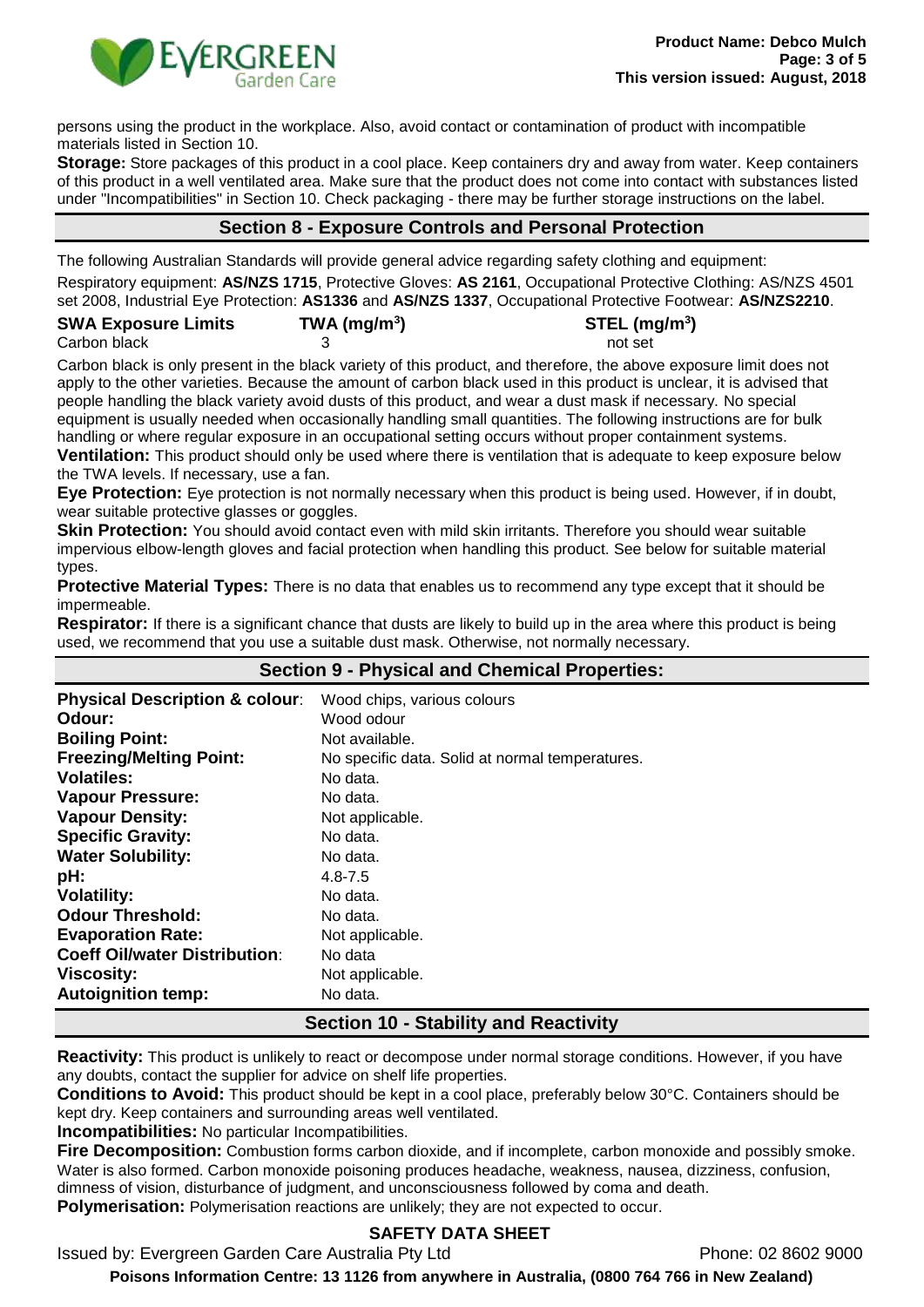

### **Section 11 - Toxicological Information**

# **Local Effects:**

**Target Organs:** There is no data to hand indicating any particular target organs.

#### **Classification of Hazardous Ingredients**

No ingredient mentioned in the HSIS Database is present in this product at hazardous concentrations.

#### **Potential Health Effects**

### **Inhalation:**

**Short Term Exposure:** Available data indicates that this product is not harmful. However product may be mildly irritating, although unlikely to cause anything more than mild transient discomfort.

Long Term Exposure: Long term inhalation of high amounts of any nuisance dust may overload lung clearance mechanism. No data for health effects associated with long term inhalation.

#### **Skin Contact:**

**Short Term Exposure:** Available data indicates that this product is not harmful. It should present no hazards in normal use. However product may be irritating, but is unlikely to cause anything more than mild transient discomfort. **Long Term Exposure:** No data for health effects associated with long term skin exposure.

### **Eye Contact:**

**Short Term Exposure**: This product is likely to be mechanically irritating. If exposure is minor or brief, no long term effects should result. However, if material is not removed promptly, scratches to surface of the eye may result with long term consequences.

**Long Term Exposure:** No data for health effects associated with long term eye exposure.

#### **Ingestion:**

**Short Term Exposure:** Significant oral exposure is considered to be unlikely. However, this product may be irritating to mucous membranes but is unlikely to cause anything more than transient discomfort. **Long Term Exposure:** No data for health effects associated with long term ingestion.

#### **Carcinogen Status:**

**SWA:** No significant ingredient is classified as carcinogenic by SWA.

**NTP:** No significant ingredient is classified as carcinogenic by NTP.

**IARC:** Carbon Black is classed 2b IARC - possibly carcinogenic to humans.

See the IARC website for further details. A web address has not been provided as addresses frequently change.

## **Section 12 - Ecological Information**

This product is biodegradable. It will not accumulate in the soil or water or cause long term problems. Expected to not be an environmental hazard.

## **Section 13 - Disposal Considerations**

**Disposal:** This product may be recycled if unused, or if it has not been contaminated so as to make it unsuitable for its intended use. If it has been contaminated, it may be possible to reclaim the product by filtration, distillation or some other means. If neither of these options is suitable in-house, consider controlled incineration, or contact a specialist waste disposal company.

#### **Section 14 - Transport Information**

**UN Number:** This product is not classified as a Dangerous Good by ADG, IATA or IMDG/IMSBC criteria. No special transport conditions are necessary unless required by other regulations.

## **Section 15 - Regulatory Information**

**AICS:** All of the significant ingredients in this formulation are compliant with NICNAS regulations.

## **Section 16 - Other Information**

**This SDS contains only safety-related information. For other data see product literature.**

**Acronyms:**

ADG Code **Australian Code for the Transport of Dangerous Goods by Road and Rail (7<sup>th</sup> edition)** 

# **SAFETY DATA SHEET**

Issued by: Evergreen Garden Care Australia Pty Ltd Phone: 02 8602 9000

**Poisons Information Centre: 13 1126 from anywhere in Australia, (0800 764 766 in New Zealand)**